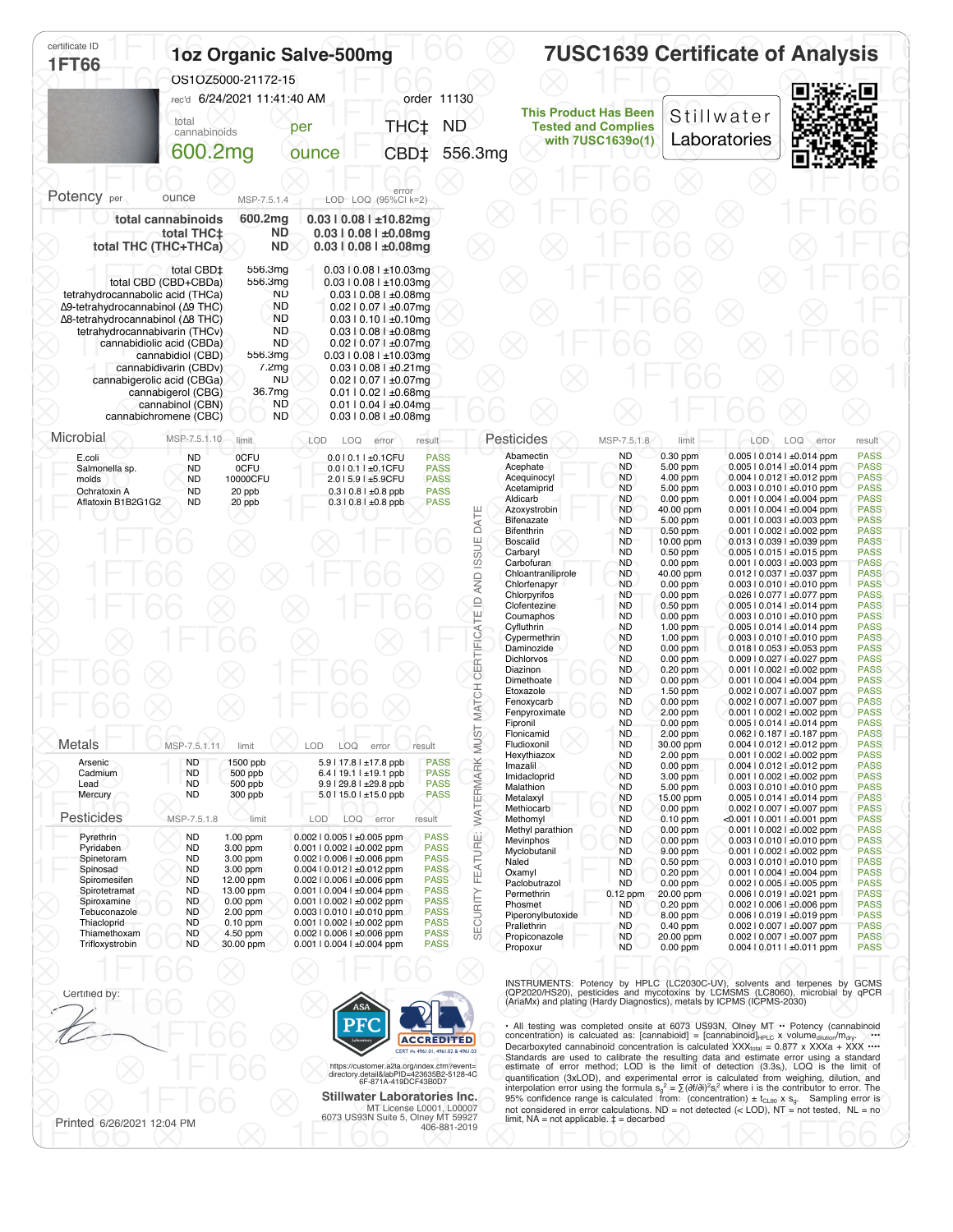

## **Certificate of Analysis**

Powered by Confident Cannabis

#### Sample: 2103DBL0448.3288 METRC Sample:

Lot#: PH-21068-BS-SM-O Batch#: OSGD-210318

Strain: Distillate

Ordered: 03/30/2021; Sampled: 03/31/2021; Completed: 04/06/2021



Benjamin G.M. Chew, Ph.D. Laboratory Director

Glen Marquez<br>Quality Control

Benjamin G.M. Chew, Ph.D.<br>This report of this study with personnel other than those authorized<br>by the dient. The results described in this report only apply to the samples analyzed. The reported result is based on a sample that sample. LOQ = Limit of Quantitation. Pesticide LOQ = Instrument Limit of Quantitation, NA = Not Analyzed. ND = Not Detected. NR = Not Reported. NT = Not Tested.<br>PGR = Plant Growth Regulator, Unless otherwise stated al tested by DB Labs, LLC (MME# 61887736101164525768) using valid testing methodologies and a qualify system as required by Nevada state law. Edibles are picked up<br>prlor to final packaging unless otherwise stated the interest non-detected levels of any compounds reported herein. This Certificate shall not be reproduced except in full, without the written approval of DB Labs.

4439 Polaris Ave Las Vegas, NV (702) 728-5180www.dblabslv.com